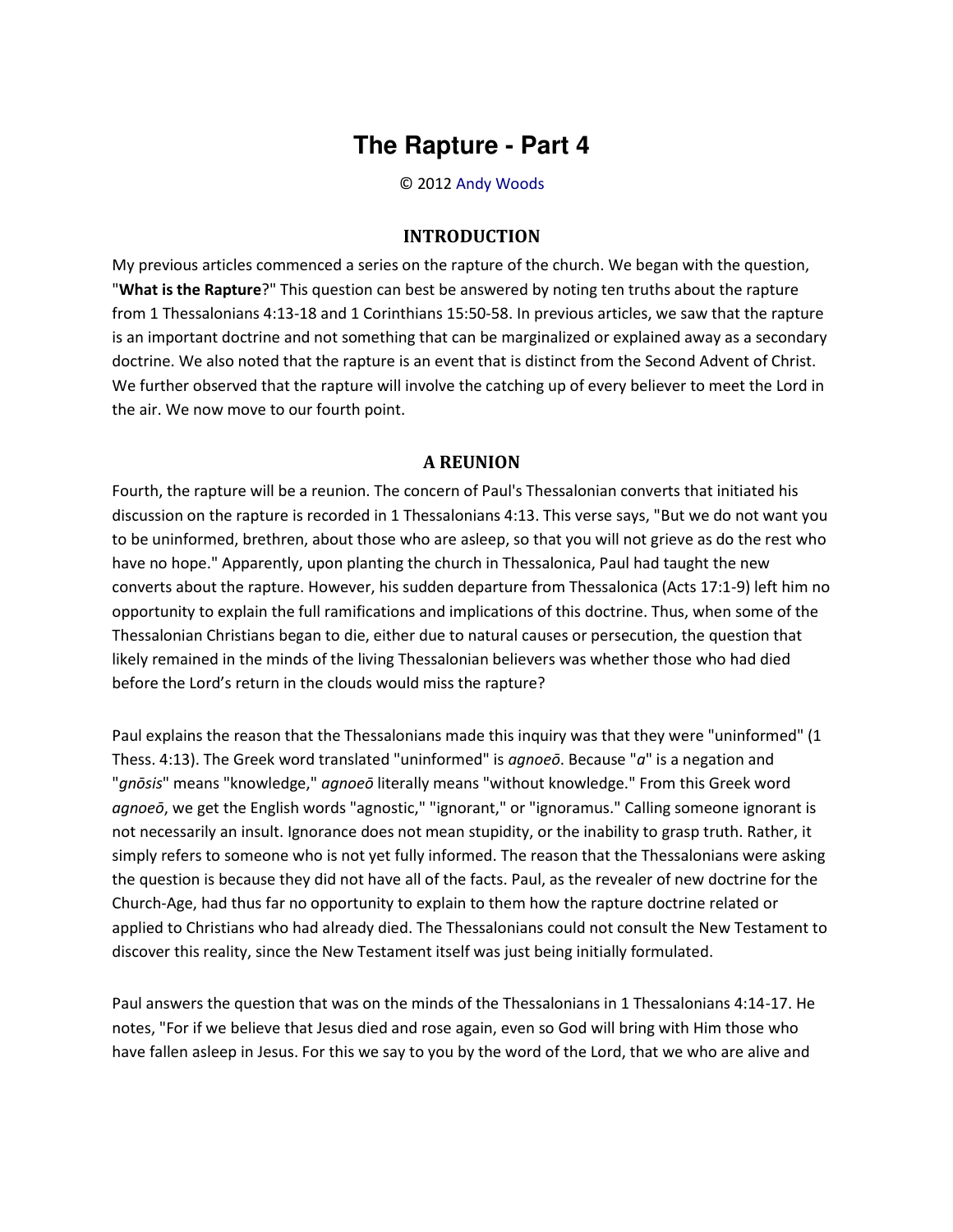remain until the coming of the Lord, will not precede those who have fallen asleep. For the Lord Himself will descend from heaven with a shout, with the voice of *the* archangel and with the trumpet of God, and the dead in Christ will rise first. Then we who are alive and remain will be caught up together with them in the clouds to meet the Lord in the air, and so we shall always be with the Lord."

Here and elsewhere, Paul explains what happens to the souls or spirits of deceased Church-Age believers. Church-Age believers are those saints who have lived and died anytime in between the church's founding on the Day of Pentecost (Acts 2) and its earthly termination at the point of the rapture (1 Thess. 4:13-18; 1 Cor. 15:50-58). Paul typically refers to Church-Age believers as those who are "in Christ" (1 Thess. 4:16) or "in Jesus" (1 Thess. 4:14). At death, deceased Church-Age believers' souls or spirits leave the body and go immediately into the presence of God (Acts 7:59; 2 Cor. 5:8; Philip. 1:21-23) to remain there until the rapture.

At the point of the rapture, deceased Church-Age believers, whose spirits or souls are currently in the presence of the Lord, will then descend from heaven with the Lord and be resurrected or raised (1 Thess. 4:16) "first" (*prōton*). Then those believers who living on the earth at the time of the rapture will be caught up to be with the Lord and be resurrected second (1 Thess. 4:15, 17). Thus, the believers caught up from the earth at the time of the rapture will meet the resurrected Church-Age saints who are descending with the Lord. The two groups will meet together in the clouds to be forever with the Lord (1 Thess. 4:17).

Paul's point in explaining how the rapture event relates to the dead in Christ is that the Thessalonians should not grieve as those who have no hope (1 Thess. 4:13). They will see their deceased loved ones again at the moment of the rapture. In fact, the rapture event will begin with the descent of the Lord along with these deceased Church-Age believers. Because the rapture will involve a reunion between deceased Church-Age believers and living Church-Age believers, there is no need to grieve over their deaths to the extent that the unsaved world would grieve over such a loss. Paul comforts the Thessalonians by teaching them that they will see their dead, believing loved ones again at the point of the rapture!

Interestingly, Paul never tells the Thessalonians not to grieve over the loss of their deceased, believing loved ones. Grief over such a loss is normal and natural and should never be artificially stifled or suppressed. Paul instead says to them and to us to "not grieve as do the rest who have no hope" (1 Thess. 4:13). In other words, do not grieve as if you do not have the hope of ever seeing your deceased loved ones in Christ again. Do not grieve like an unbeliever does who has no hope of ever seeing a deceased loved one again after death. Do not grieve as the world does. Such a perspective explains why Paul concludes his discussion on the rapture to the Thessalonian believers with the phrase, "Therefore comfort one another with these words" (1 Thess. 4:18).

www.SpiritAndTruth.org  $\qquad \qquad \qquad \qquad \qquad \qquad \qquad$  0 2012 Andy Woods 2 of 3